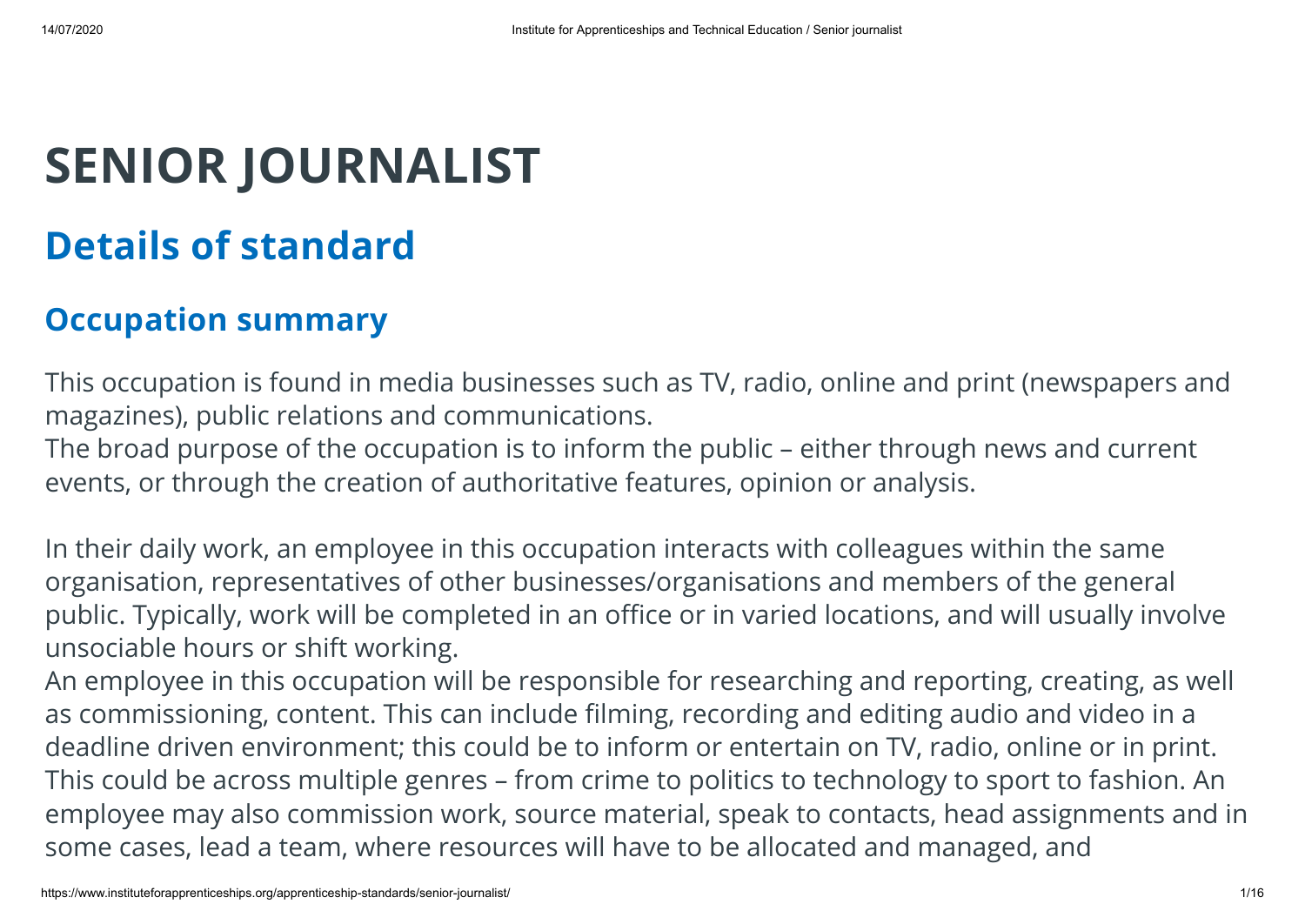develop/mentor junior staff. They will talk directly and engage with the audience and be called upon to make strategic decisions, in what can be unpredictable or changing circumstances and understand the need for audience/readership engagement and analysis of audience analytics. They will have full responsibility for finding, researching and telling stories tailored to employer's needs and target audience. They will also manage contributions to stories from an array of sources, including freelancers, user generated content, the public, and other specialist staff. Throughout, sound editorial judgements must be displayed with a thorough understanding and application of the law, relevant codes of practice and ethical principles. For much of the time a senior journalist acts alone, making decisions on content and publication, reporting to an editor (or similar figure). There is likely to be even more autonomy in smaller organisations. The duties and responsibilities of their immediate manager must also be understood for occasions when they have to stand-in for them.

#### **Typical job titles include:**

Senior journalist, Journalist, Senior reporter, Broadcast journalist, Content editor, Digital editor, Audience relationship manager, Features editor, Multimedia reporter, Video journalist

#### **Entry requirements**

Whilst any entry requirements will be a matter for individual employers, an apprentice might be expected to have either: gained a regulated Diploma in Journalism qualification; achieved a degree (any subject); or completed the Junior Journalist Apprenticeship. Individual employers will identify any relevant entry requirements in terms of previous qualifications, training, work experience or other criteria. Some employers will seek candidates who have previously worked as a journalist.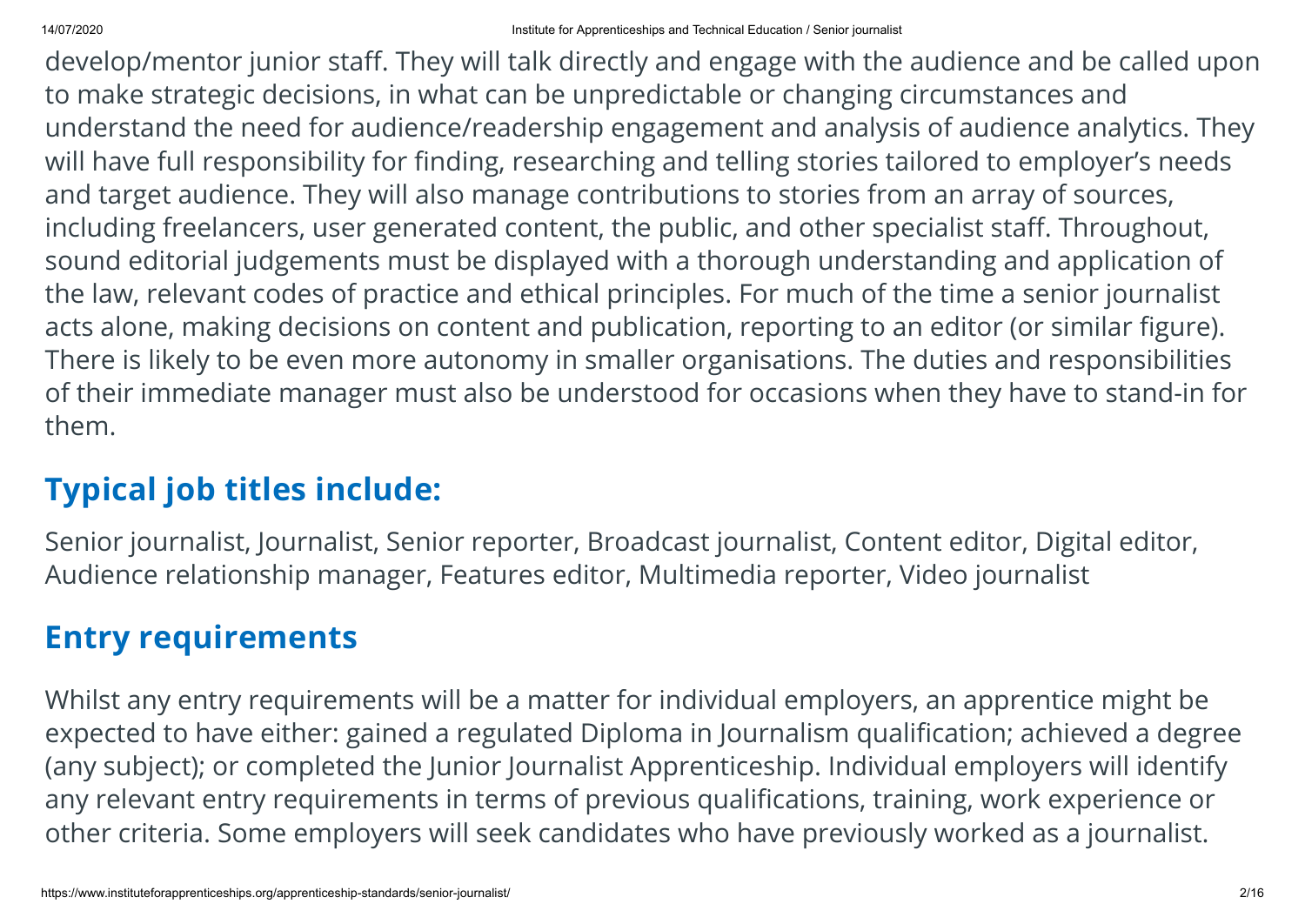## **Occupation duties**

#### **Duty KSBs**

**Duty 1** Critically analyses and interprets audience data to inform story-telling so as to best serve the audience's needs, increase engagement and reach new people.

**Duty 2** Ensure all work complies with the legal and ethical regulations that apply to journalism

**Duty 3** Apply the appropriate methodologies and approaches to build contacts that will help develop current and future stories

K1 K5 K8 K9 S1 S2 S4 S9 S13 S16 B2 K2 K3 K23 S7 S8 S9 S11 S19 B3 B4 K4 K11 K24 S3 S10 S11 S12 S14 S28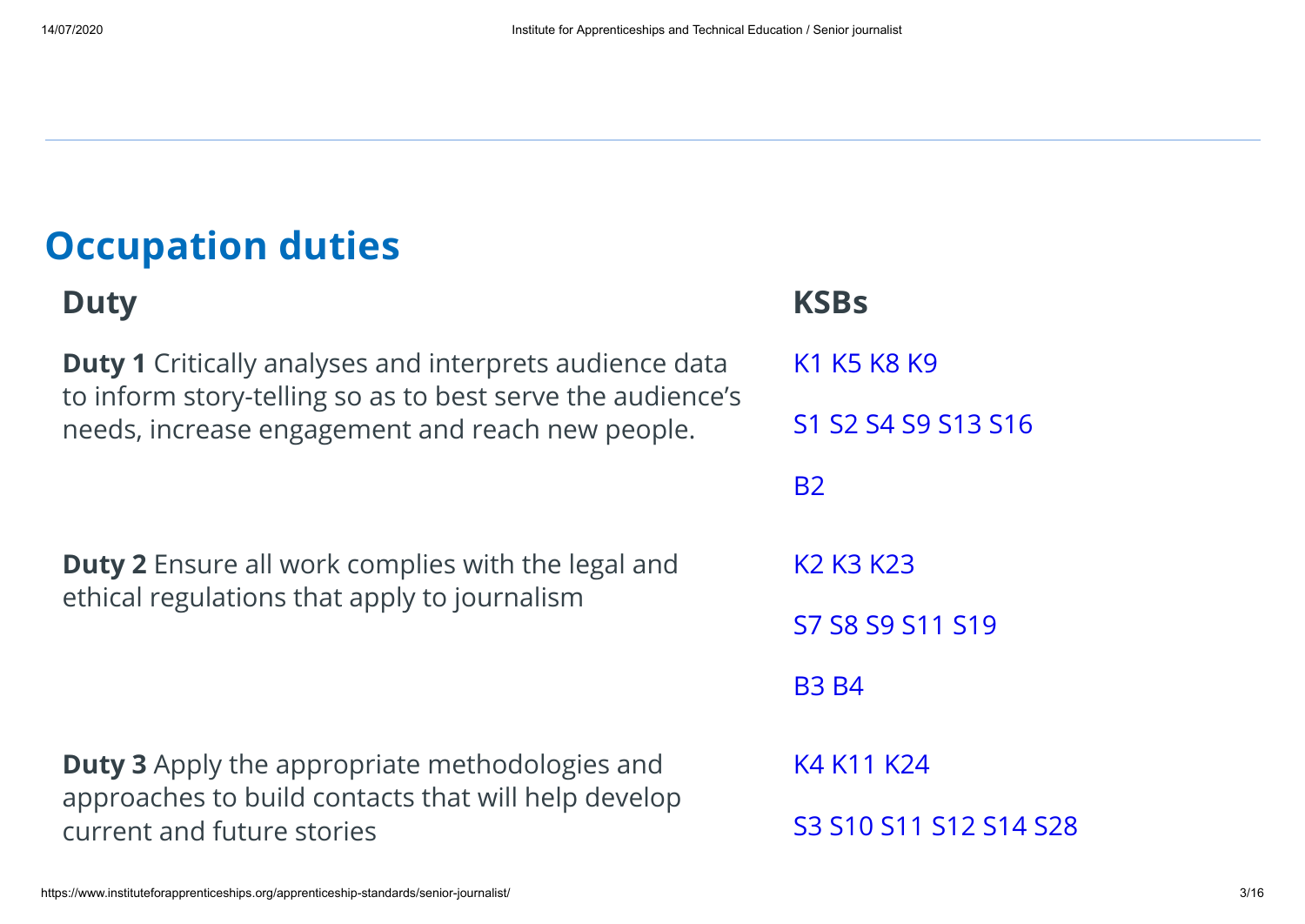| <b>Duty 4</b> Critically evaluate the strengths and weaknesses<br>of any story-telling method prior to publishing to ensure | K6 K7 K21                                                                                                                                                 |
|-----------------------------------------------------------------------------------------------------------------------------|-----------------------------------------------------------------------------------------------------------------------------------------------------------|
| the employer's desired impact                                                                                               | <b>S5 S15</b>                                                                                                                                             |
|                                                                                                                             | <b>B1 B2</b>                                                                                                                                              |
| <b>Duty 5</b> Research and create content tailored to audience                                                              | K1 K3 K5 K7 K8 K12 K13 K14 K15 K22                                                                                                                        |
| and employer's needs                                                                                                        | S <sub>2</sub> S <sub>3</sub> S <sub>4</sub> S <sub>5</sub> S <sub>6</sub> S <sub>7</sub> S <sub>15</sub> S <sub>16</sub> S <sub>22</sub> S <sub>29</sub> |
|                                                                                                                             | <b>B2 B4</b>                                                                                                                                              |
| <b>Duty 6</b> Identify, prepare and conduct interviews using                                                                | K <sub>10</sub> K <sub>11</sub>                                                                                                                           |
| techniques and strategies to extract the maximum<br>relevant information from interviewees                                  | S11 S12 S17 S18 S19 S28                                                                                                                                   |
|                                                                                                                             | <b>B3 B6</b>                                                                                                                                              |
| <b>Duty 7</b> Determines appropriate ways to manage user-                                                                   | K4 K7 K12 K13 K14 K15 K24                                                                                                                                 |
| generated content and those who provide the<br>information                                                                  | S6 S7 S14 S15 S16 S19 S20                                                                                                                                 |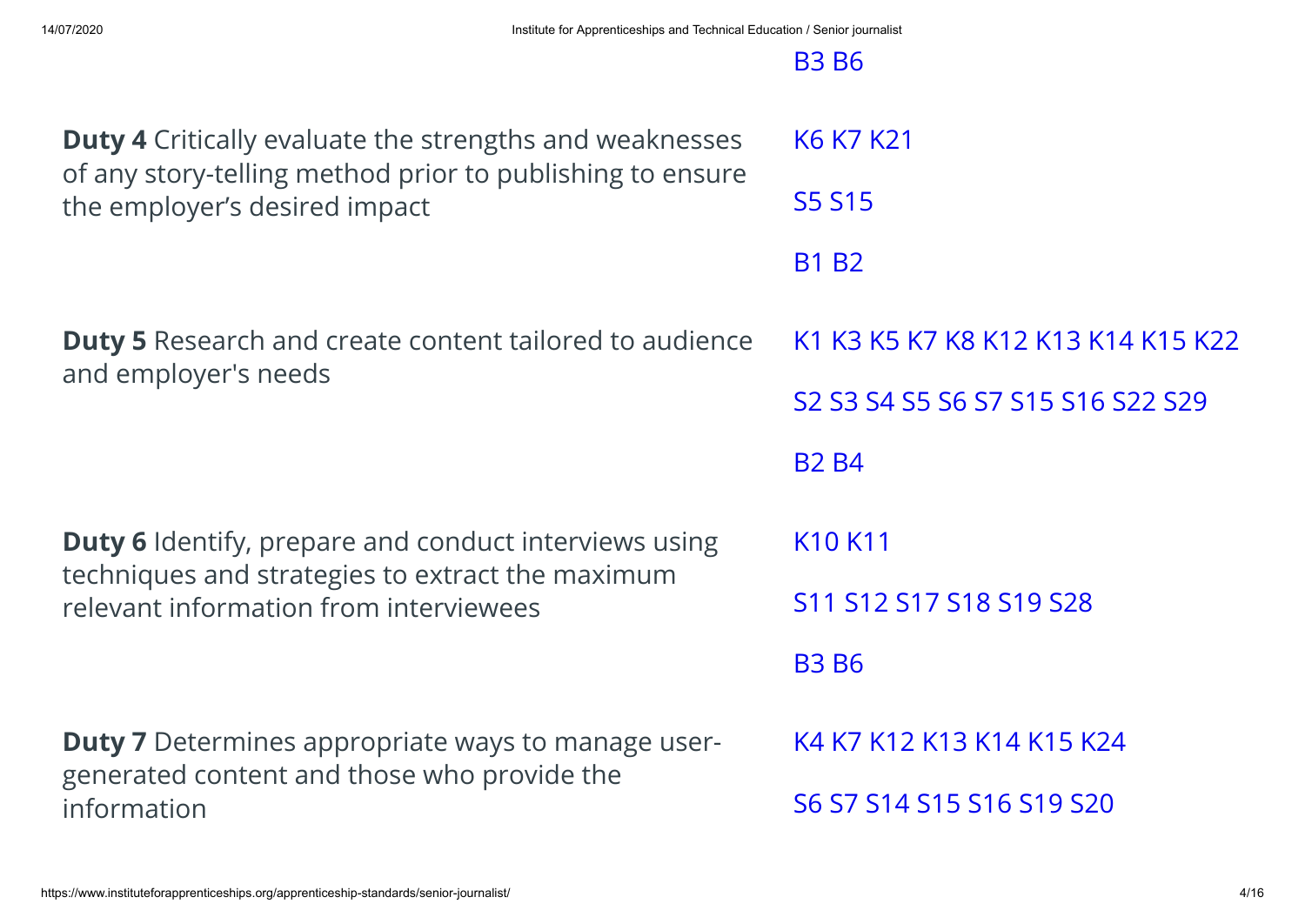| <b>Duty 8</b> Create and deliver video, audio and photographic                                                              | K7 K14 K15 K23                                                 |
|-----------------------------------------------------------------------------------------------------------------------------|----------------------------------------------------------------|
| multimedia content for multi-platform journalistic use                                                                      | S6 S7 S20 S21 S23 S29                                          |
|                                                                                                                             | <b>B2 B5</b>                                                   |
| <b>Duty 9</b> Review, edit and format material produced by                                                                  | K <sub>2</sub> K <sub>15</sub> K <sub>18</sub> K <sub>25</sub> |
| others ready for publication/broadcast in line with<br>ethical, legal and regulatory requirements.                          | S7 S8 S9 S21 S23 S24 S27                                       |
|                                                                                                                             | <b>B4 B5</b>                                                   |
| <b>Duty 10</b> Lead assignments ensuring they are authentic<br>and accurate, resulting in the publication/broadcast of      | K15 K16 K17 K18 K21 K25                                        |
| material which leads to positive audience engagement                                                                        | S21 S23 S24 S25 S27                                            |
|                                                                                                                             | <b>B3 B5</b>                                                   |
| <b>Duty 11</b> Mentor junior members of staff to ensure their<br>work is of a quality to optimise the product's position in | K16 K17 K18 K19 K25                                            |
| the marketplace                                                                                                             | S21 S24 S25 S26                                                |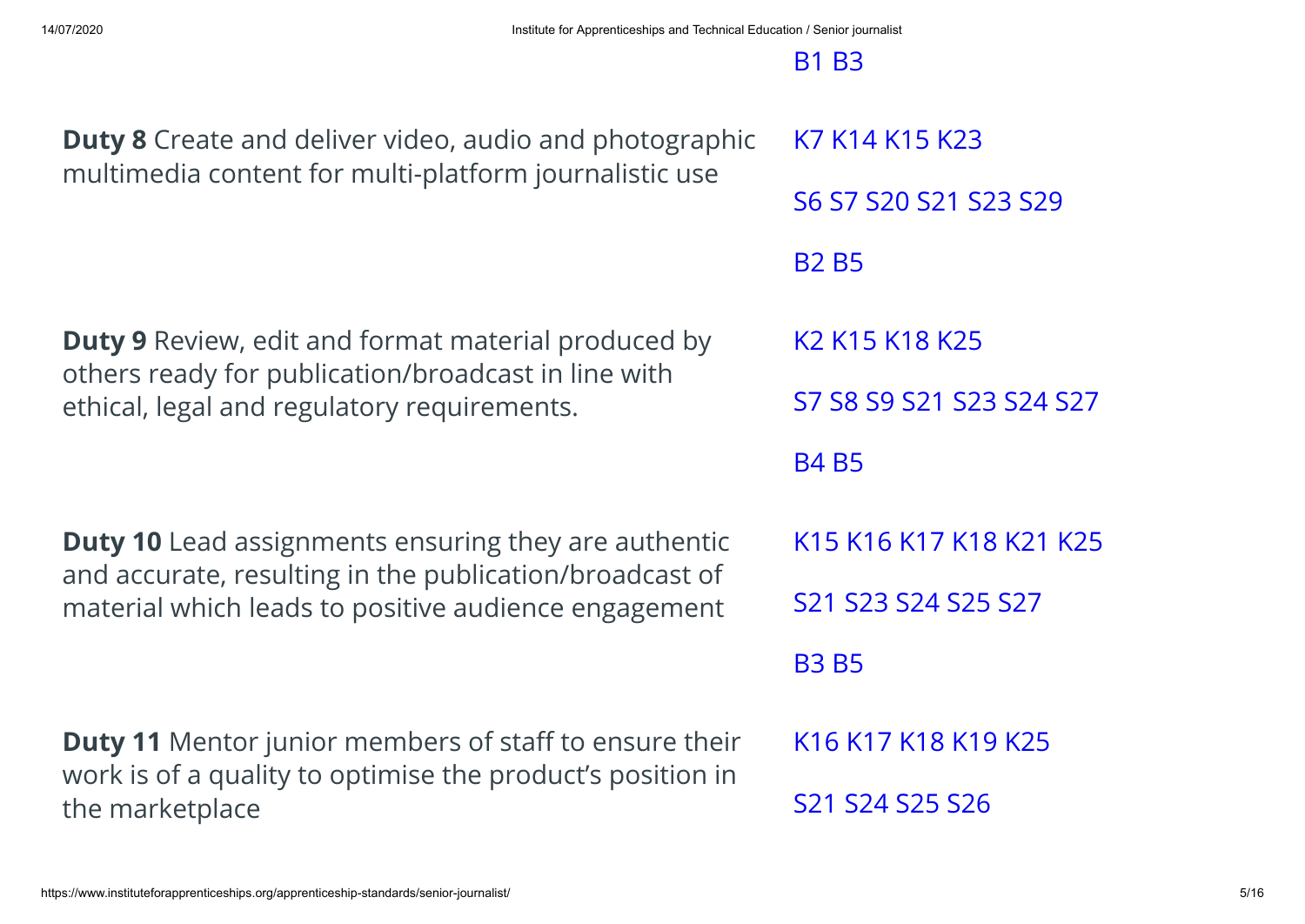#### B3 B5

**Duty 12** Ensures and evidences continuous professional development; maintaining their knowledge and skills in relation to industry developments that influence their work, including emerging trends, innovations, tools and techniques

K3 K17 K19 K20 K22 K23 K24 S22 S25 S26 B1 B7

## **KSBs**

#### **Knowledge**

**K1**: Employer's target audience, both in terms of demographic and sociographic profile, and understanding audiences' needs from the media.

K2: The relevant legislation, regulation and ethical issues that affect journalists and confidential material including: defamation; contempt of court; reporting restrictions; privacy, copyright.

**K3**: Current developments and changes to law and regulation and how they can affect a journalist's work including; the codes of conduct/practice and relevant regulatory bodies to comply with such as The Independent Press Standards Organisation (IPSO), the Ofcom Broadcasting Code, BBC editorial guidelines and individual employer guidelines.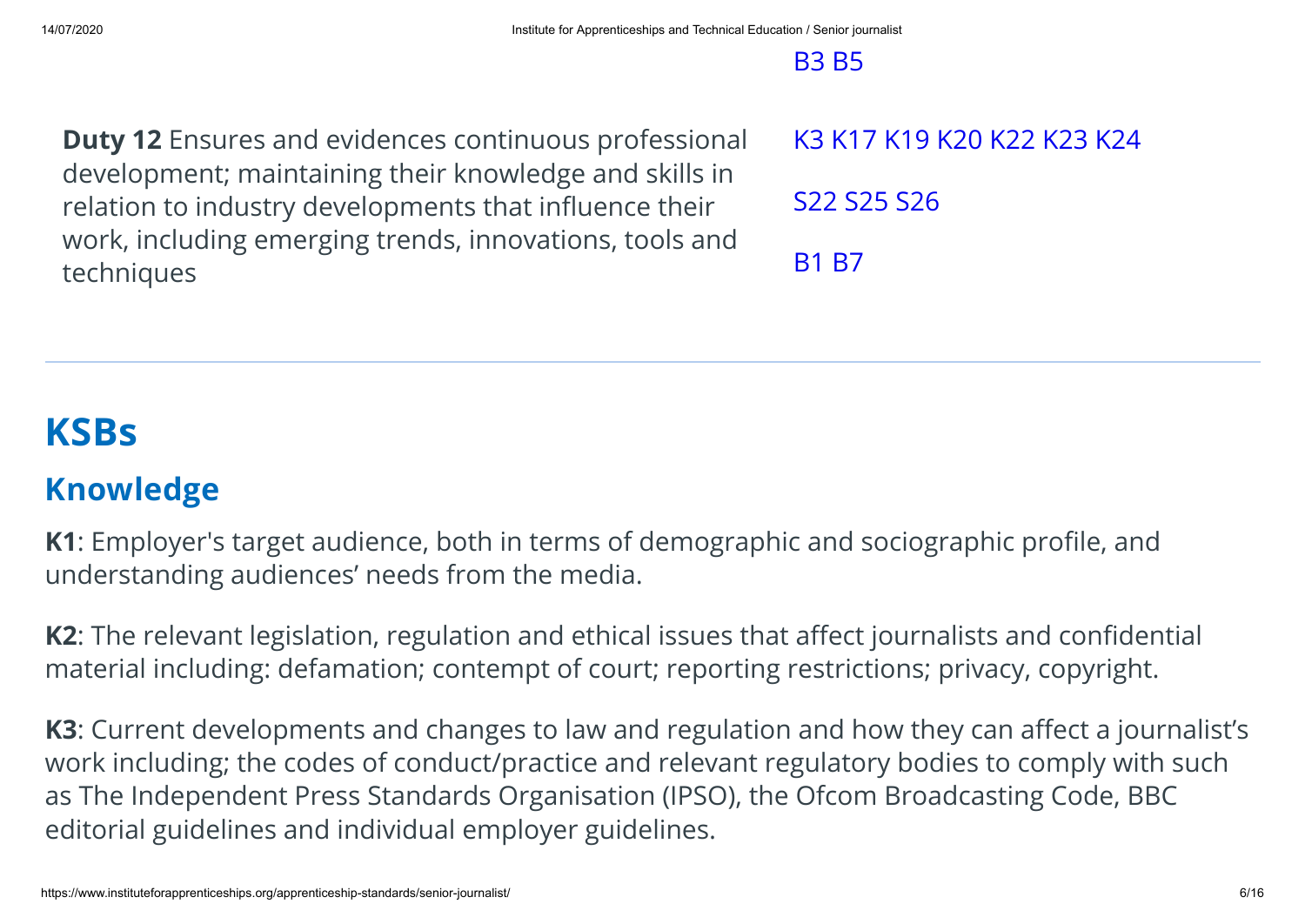**K4**: The tools and techniques to use to identify, locate and establish physical and on-line contacts/sources to inform and contribute to content.

**K5**: The interacting audience data [audience analytics] and how to use that information to drive audience

**K6**: Use of story-telling concepts, how they work individually and how they can work in combination

**K7**: How to generate original and exclusive content and the contexts within which the content can be used

**K8**: How to identify and use techniques to extract compelling stories from (big) data sets, such as financial information from companies or government.

**K9**: How to present data stories in a visual way that helps the target audience understand the subject matter, using current and non-standard techniques.

**K10**: The techniques, strategies and lines of questioning to extract the maximum, relevant information from interviewees whether face-to-face, by telephone or electronic means.

**K11**: When specialist subject knowledge is required, and how to obtain this using the appropriate research techniques to ensure accuracy.

**K12**: The theoretical and practical uses of social media platforms, the issues/risks and how that aligns with the employer's target audience and protocols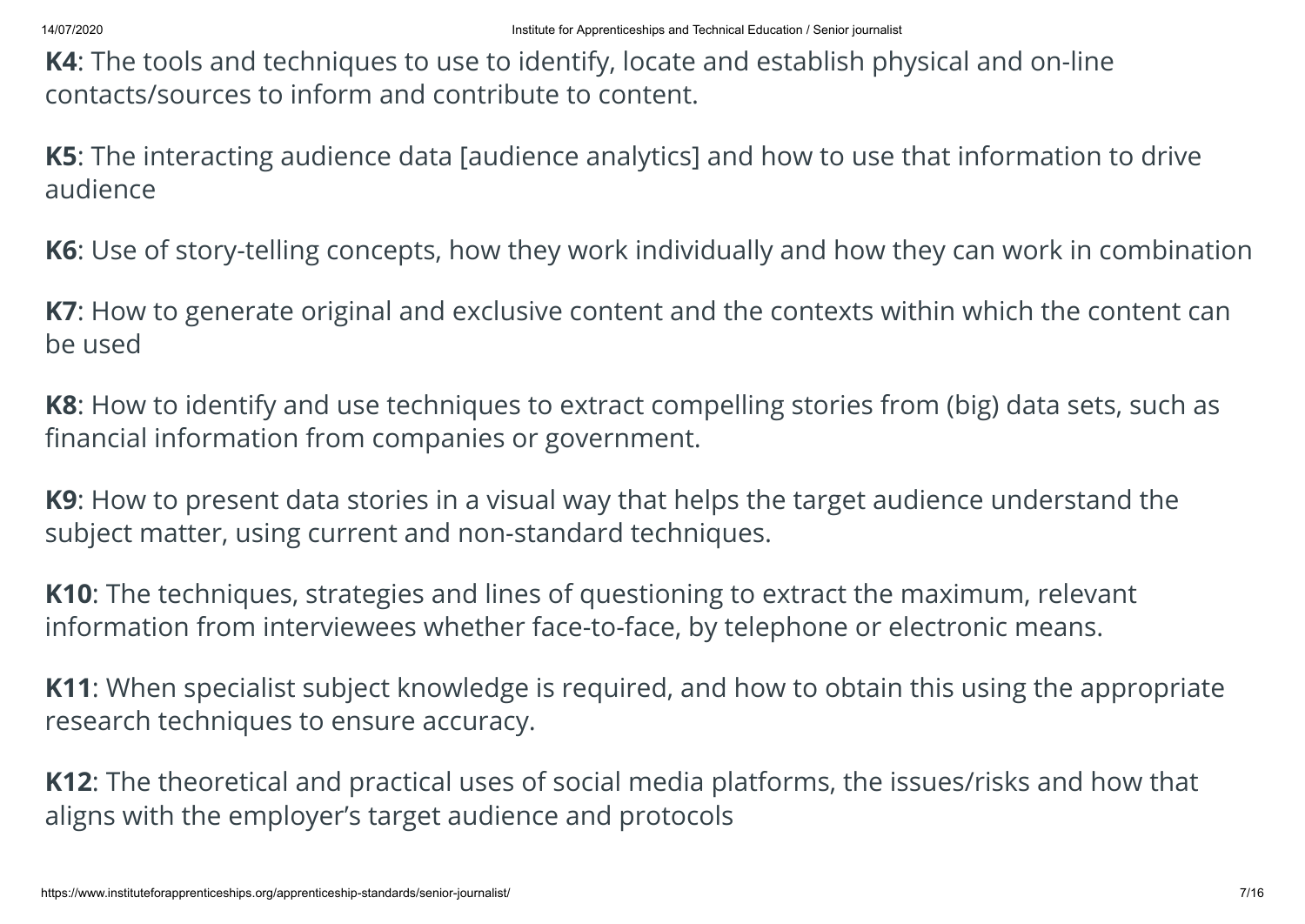**K13**: The technical requirements of high quality, multi-platform digital/social journalism e.g. usage of cameras, mobile phones and editing and publishing applications/programs

**K14:** How to shoot and edit video and audio to meet standards for publication on different platforms

**K15**: Own employer's editing protocols and programs; how to proof read content provided and edit as required

**K16**: How to motivate and influence others to achieve results that meet requirements

**K17**: Own role and responsibilities and within the wider team and impact on others

**K18**: How to develop coaching strategies and training plans to help others improve

**K19**: How to use research and analysis to identify areas of learning, both in the short and long term

**K20**: How to identify current industry trends across the media and how to apply these to journalism

**K21**: How to communicate potential story ideas and present in a manner appropriate to diverse audiences, adapting communication techniques accordingly

**K22**: Why it is important to seek feedback on own working practices and evaluate own practice for continuous improvement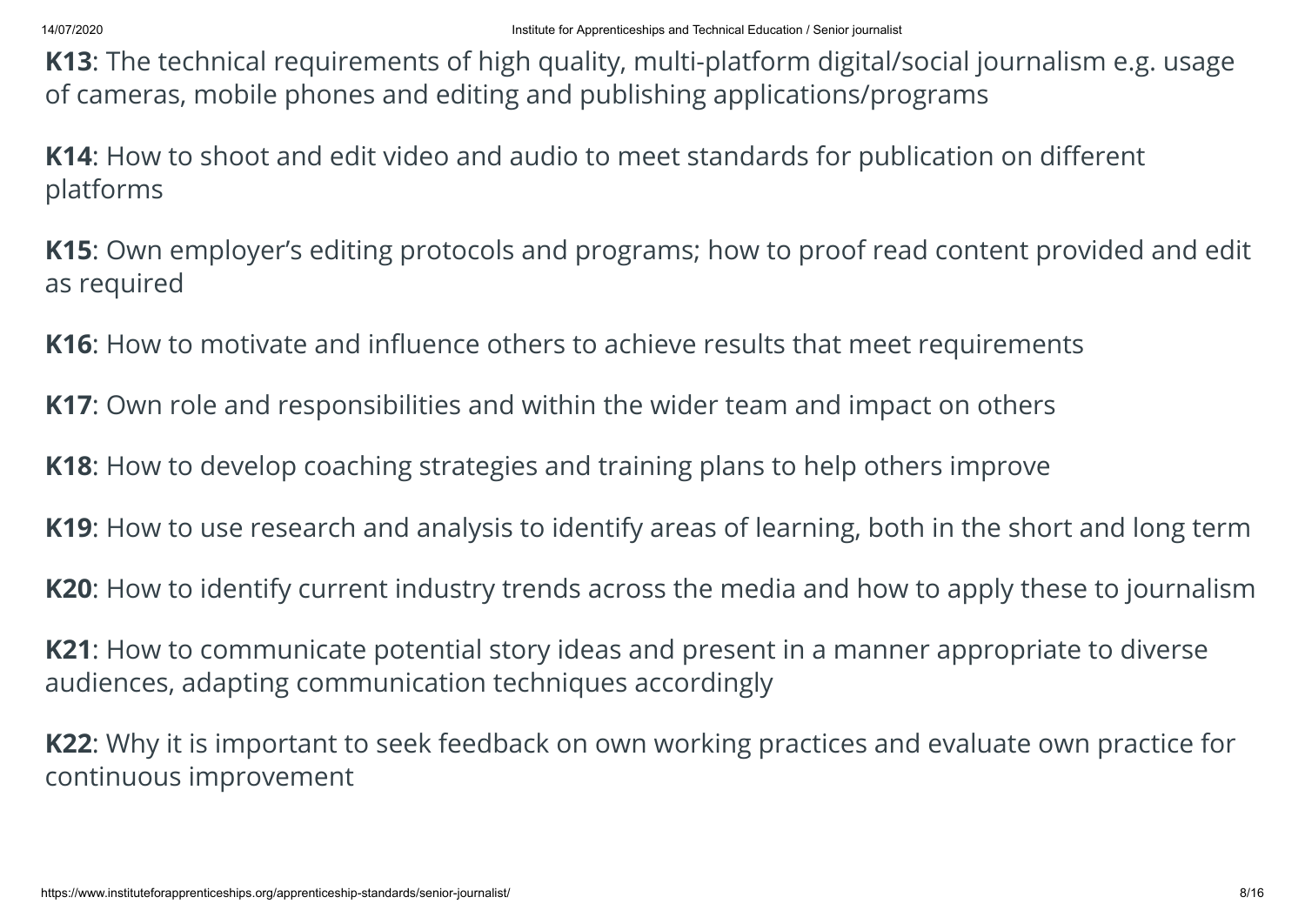**K23**: How to maintain your professional ethics and practices, and keep abreast of new developments within the media industry that may increase reputational risk

**K24**: How clear, timely communication can contribute to productive working relationships.

**K25**: The techniques used to lead a team, how to allocate and delegate tasks within a team and monitor their performance.

#### **Skills**

**S1**: Identify and use techniques to extract compelling stories from (big) data sets, social media and dense reports, such as financial information from companies or government to create the most effective story or feature for the target audience..

**S2**: Undertake thorough research before reporting to ensure that content/material published or broadcast is accurate, compelling and verifiable

**S3**: Identify, select and use multiple sources of information, cross-checking and corroborating when necessary. Take accurate, relevant notes when and where needed

**S4**: Present data stories in a visual way that helps the target audience understand the subject matter.

**S5**: Research, evaluate and select a method and the platform(s) to be used to tell stories which will meet the employer's strategic goals, reach the biggest audience and satisfy their needs. Seek ways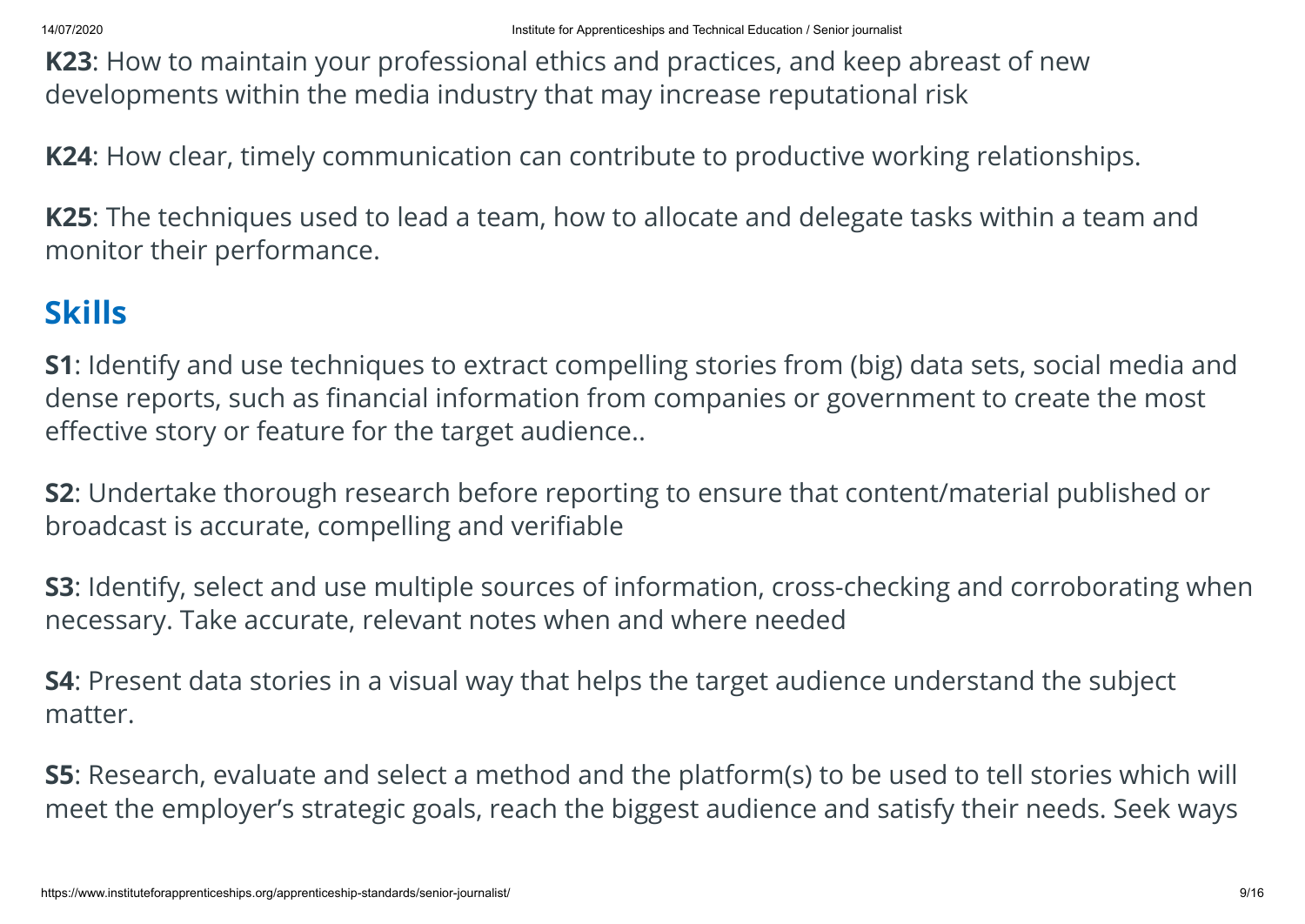to modify or introduce new techniques; combining information from multiple sources including people, reports, data and social media.

**S6**: Produce content in accordance with legal, regulatory and organisational requirements; use different multimedia combinations, where needed, producing and sourcing video and audio assets

**S7**: Make decisions and judgements at speed and when under pressure, on the way stories are researched and presented, ensuring the media outlet is leading when breaking news

**S8**: Assess the legal or regulatory issues and take responsibility for a course of action with regard to publication, and decide when professional legal advice is needed.

**S9**: Interrogate sources of information to establish the demographic and sociographic profile of the employer's target audience to find where suitable contacts could be located

**S10**: Use contacts to find exclusive stories which meet the needs of the target audience; verify information from contacts and critically review its short and long-term implications

**S11**: Identify and evaluate the qualities of self and contacts to make decisions as to how best to nurture the informant; assessing where legal/regulatory/ethical problems may arise from working with a contact

**S12**: Develop strategies to handle contacts and maintain loyalty, even when their information may not always lead to a story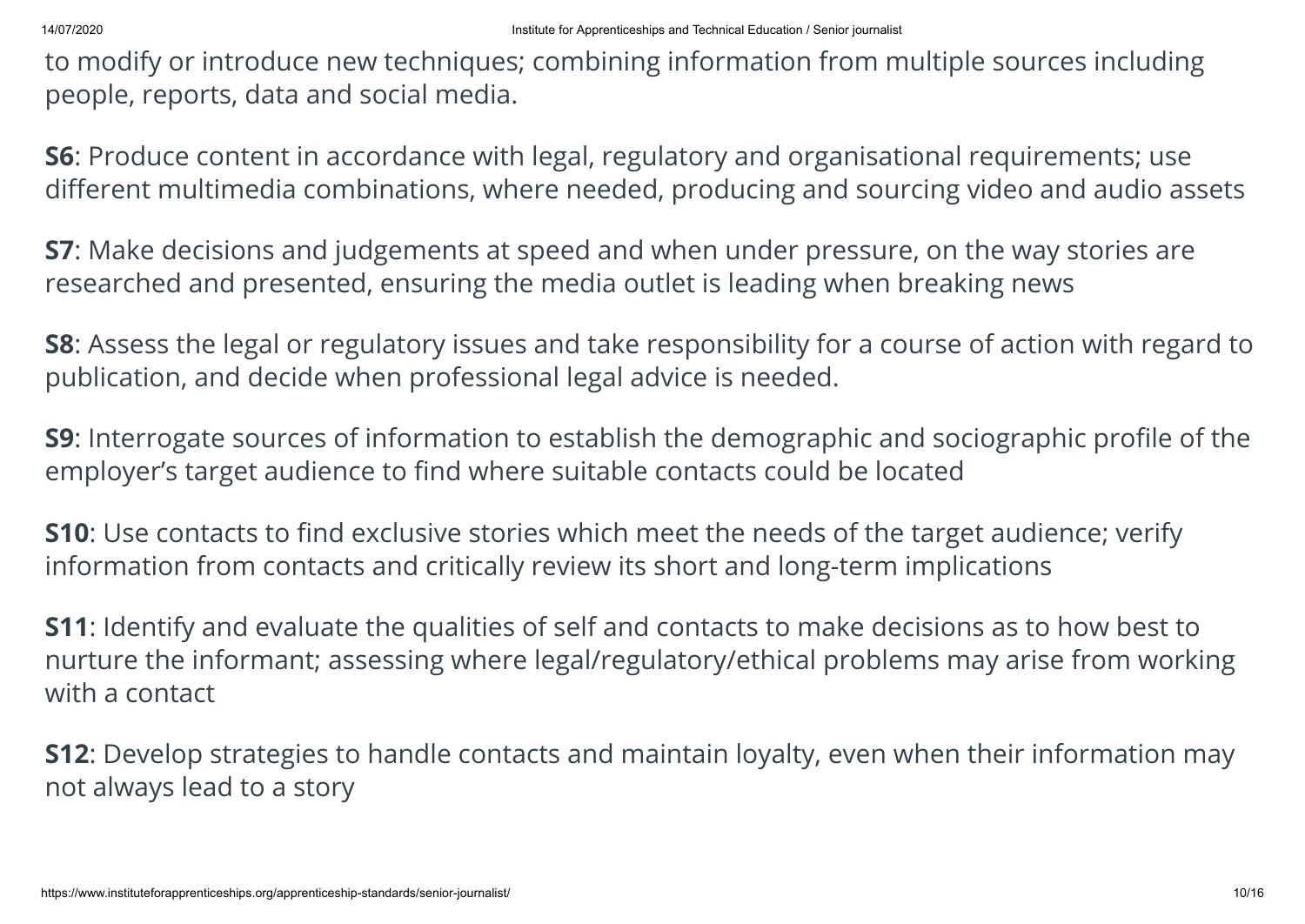**S13**: Use audience data to evaluate the success of the strategy used and how that can inform future decision-making

**S14**: Monitor relevant social media on a systematic basis, proactively seek new sources of usergenerated content that will help improve targeted content, the number of viewers/readers and depth of engagement

**S15**: Evaluate a wide range of social media platforms, identifying and selecting the appropriate social media for the content, maintaining the correct tone for the platform being used.

**S16**: Produce stories which resonate with the audience as measured by audience analytics, social media interaction and reach, plus other internal "tools" used by employers to understand audience sentiment.

**S17**: Undertake different types of interviews to extract information, even from those who are reluctant to speak; identifying and selecting the right interviewing technique to suit the interviewee.

**S18**: Critically analyse answers from interviewees to inform questioning and, if needed, other people to speak to. Probe for detail and inconsistencies in replies from interviewee

**S19**: Take responsibility for ensuring that material from outside sources is verified, conforms to all legal, regulatory and ethical issues and is presented to the audience in the correct manner

**S20**: Critically evaluate own and team members work to ensure additional multimedia content is produced to industry standards and is of a quality to maintain and advance the organisation's reputation in the industry, making changes when needed.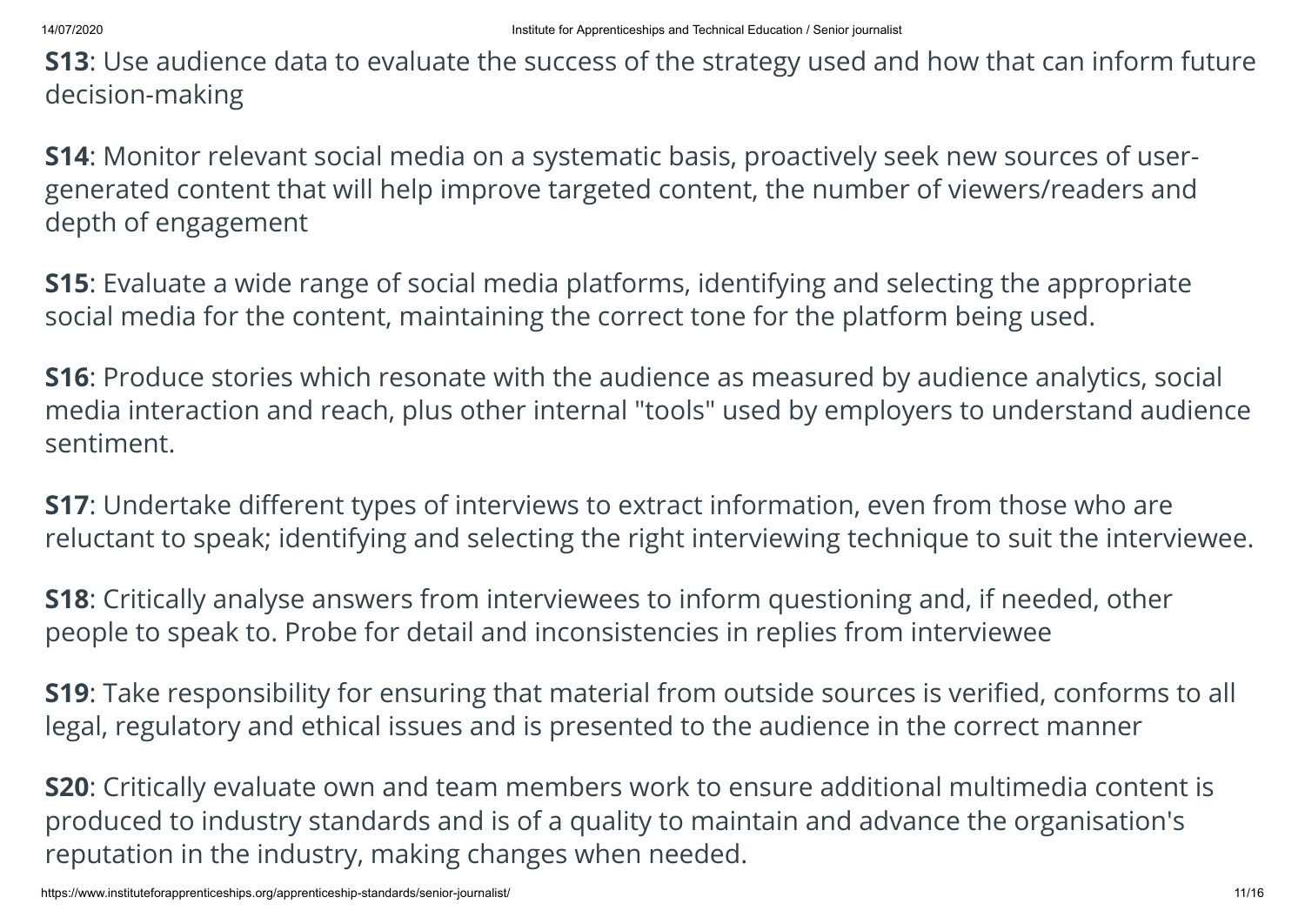**S21**: Format and edit other's material to meet the employer's audience, following employer's guides to editing, using approved programs and checking materials taking responsibility for devising strategies to reduce the time and costs of the editing process

**S22**: Proactively develop and maintain own professional competence, with the willingness to learn new processes and technical skills, and manage own continuing professional development (CPD)

**S23**: Lead the team in producing authentic, accurate and verifiable, publication/broadcast content

**S24**: Research and set performance indicators for the team, communicating objectives and goals to team members; develops coaching strategies and training plans to help others improve.

**S25**: Seek constructive feedback from relevant people about your performance; taking action as required

**S26**: Build engagement, motivation and develop high performance, agile and collaborative cultures, demonstrating leadership skills and developing junior colleagues

**S27**: Work through complex editorial situations and dilemmas, at speed and when under pressure, demonstrating well-developed editorial judgement in line with their organisation's editorial values and aims

**S28**: Use and develop systems to track contributions from outside sources, including any agreements made with the people submitting the content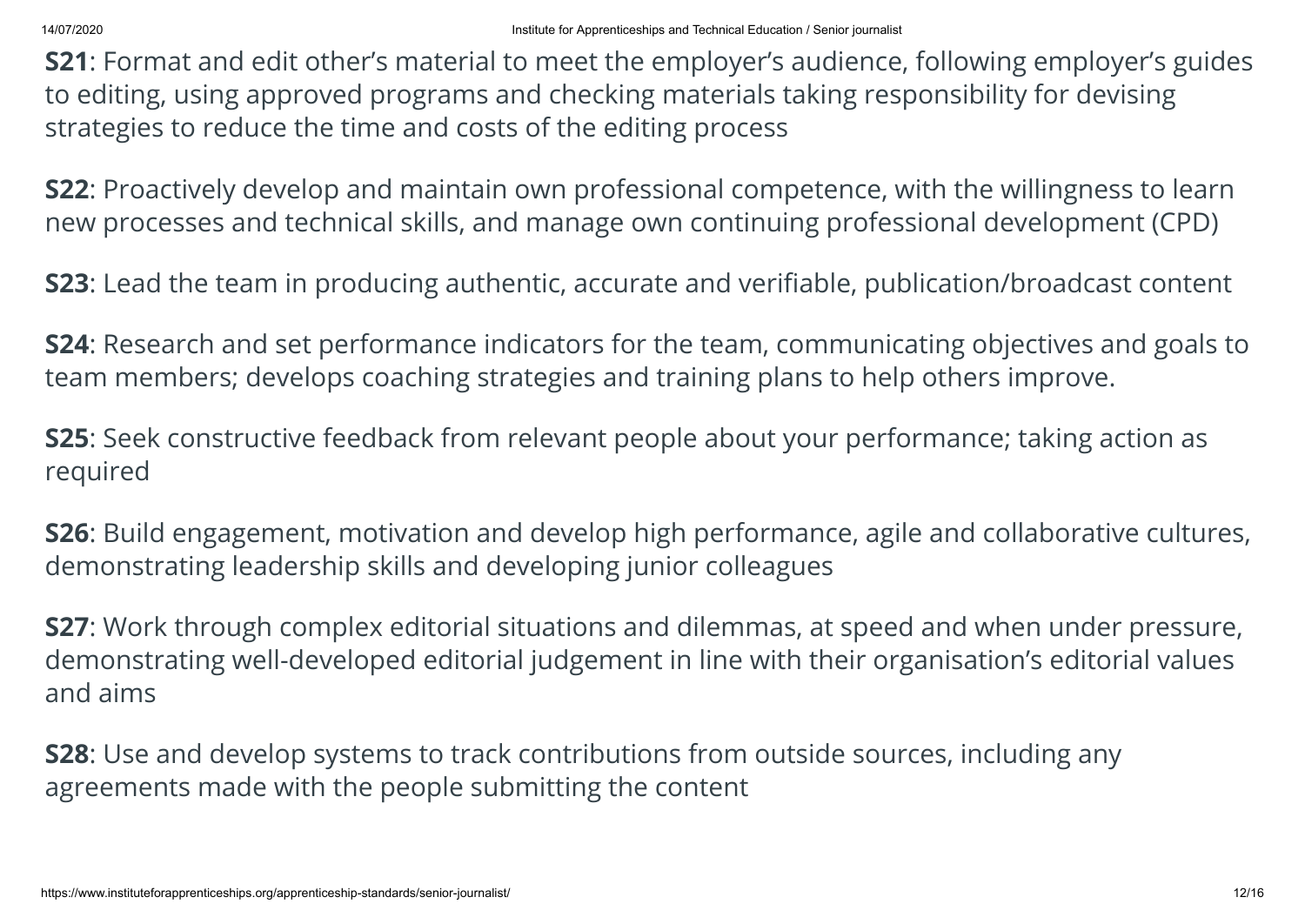**S29**: Produces video or audio content which "draws in" the viewer/listener/user and adds value to the story being told

#### **Behaviours**

**B1**: Proactive and reacts positively to emerging trends; is curious, forward-looking, open to change and looks to find ways which will enhance the overall experience of the reader/viewer/end-user

**B2**: Works tenaciously and on own initiative to tell stories in the most eye-catching and compelling manner. Takes responsibility for seeing the "big picture" amidst a welter of information of data.

**B3**: Work ethically and with integrity; exercising autonomy when making judgements and offering advice to others. Is empathetic, builds trust and is a good listener while still critically evaluating the information being received

**B4**: Work in a transparent and open way; making judgements free from bias and taking on responsibility as needed as to what should and should not be changed in the editing process.Adapts positively to changing work priorities and patterns, ensuring deadlines continue to be met.

**B5**: Lead by example; committed to completing work within a set timeframe to industry standards, with excellent time management and prioritisation skills. Encourages diversity and equal opportunity both in their storytelling style, the content agenda and the team. Creates a supportive culture, allowing others to develop, valuing initiative in other team members and recognising the variety of skills available, with an ability to motivate, listen to and adapt to other's needs.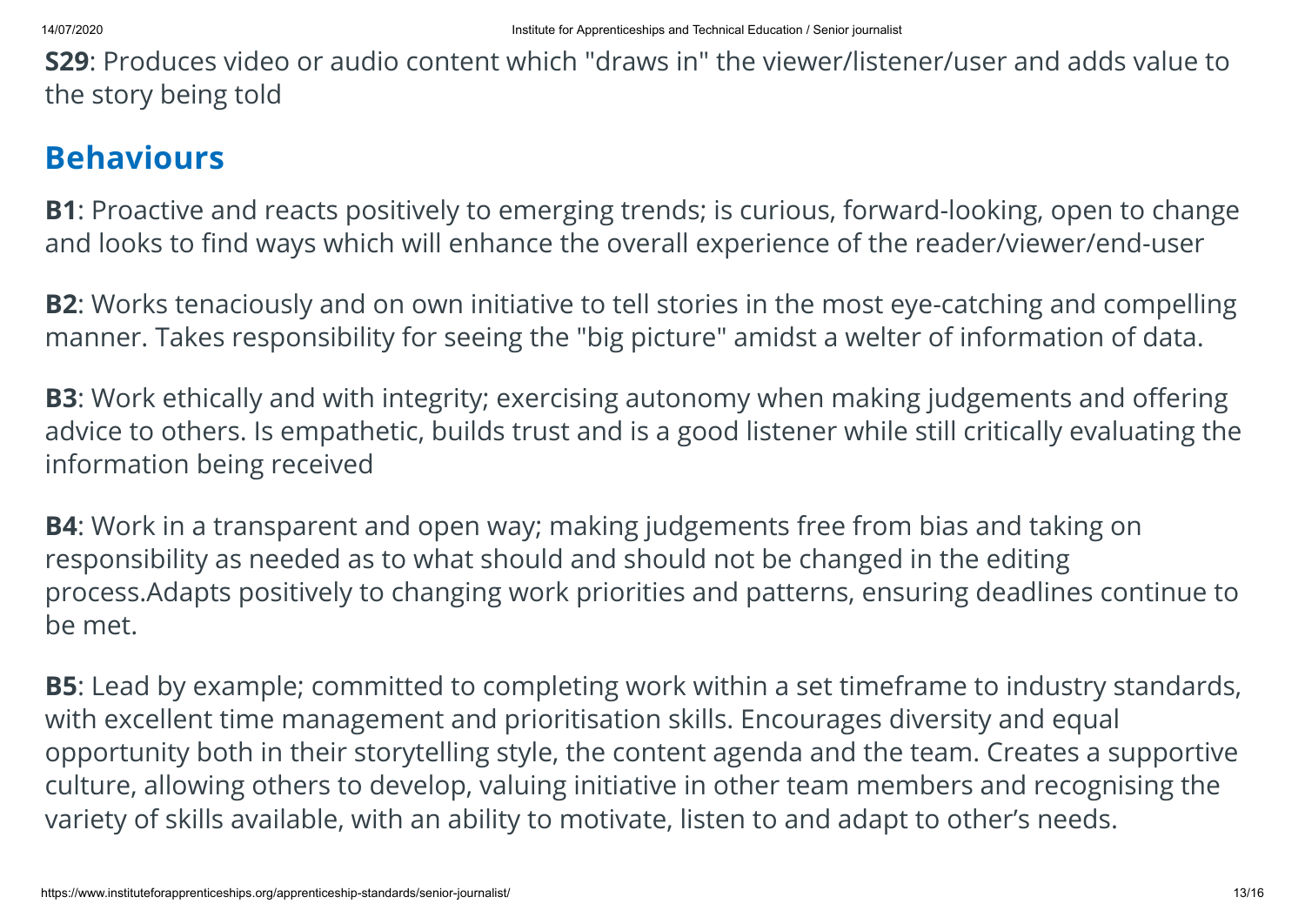**B6**: Demonstrate flexibility and resilience - Can converse with people from all walks of life and develops strategies and tactics for approaching different people.Carries out courageous, accurate, clear journalism to the highest ethical standards

**B7**: Undertake continuous professional development; Maintains, updates and grows knowledge and skills for the role. Is seen as an approachable "guru" when it comes to emerging trends and practices in journalism. A "go to" person for junior reporters, on what is happening and is likely to happen

## **Qualifications**

### **English & Maths**

Apprentices without level 2 English and maths will need to achieve this level prior to taking the End-Point Assessment. For those with an education, health and care plan or a legacy statement, the apprenticeship's English and maths minimum requirement is Entry Level 3. A British Sign Language (BSL) qualification is an alternative to the English qualification for those whose primary language is BSL.

#### **Other mandatory qualifications**

#### **National Qualification in Journalism (NQJ)**

Level: 6 (non-degree qualification)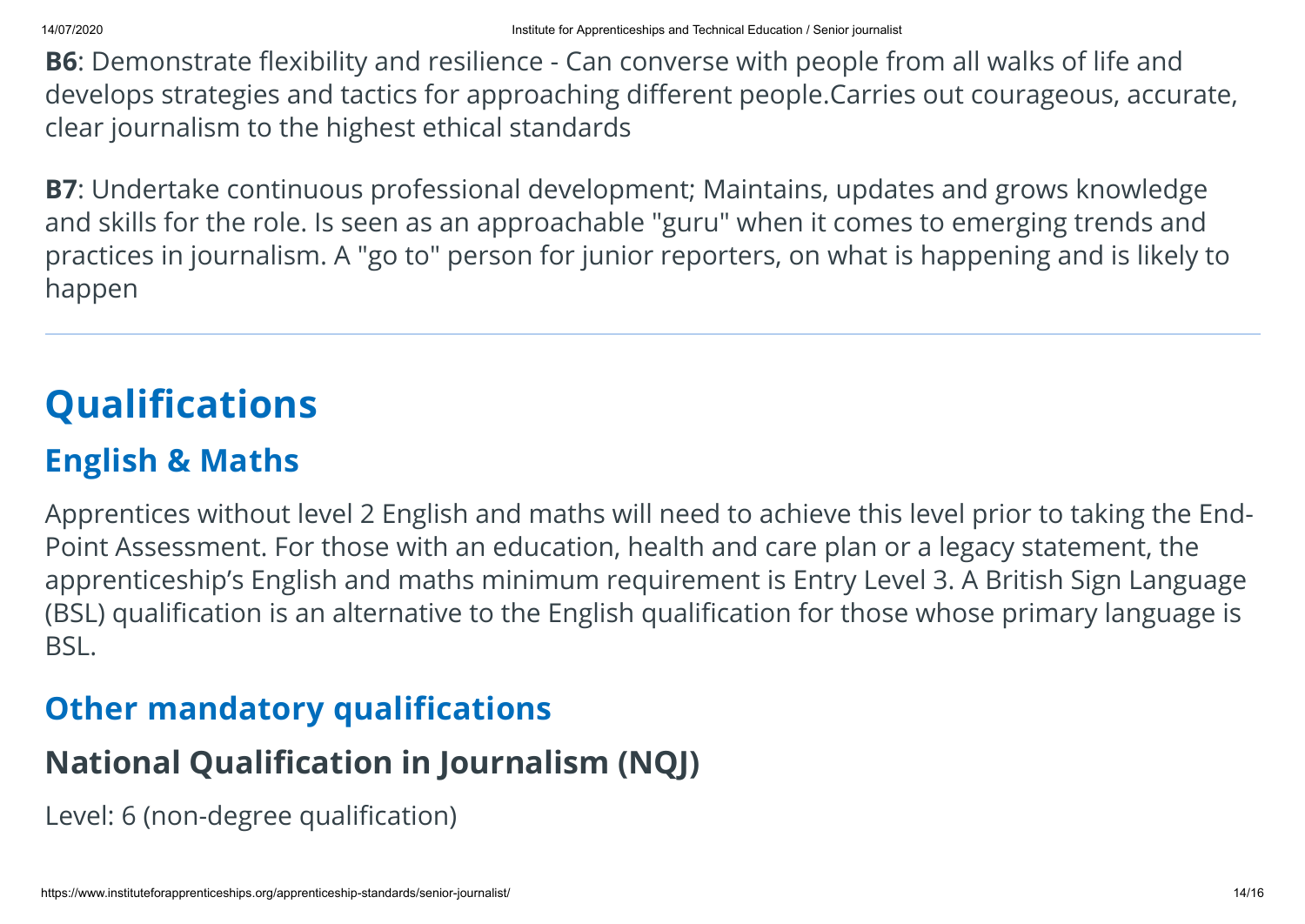Ofqual regulated

# **Additional details Occupational Level:**

7

#### **Duration (months):**

18

#### **Review**

This apprenticeship standard will be reviewed after three years